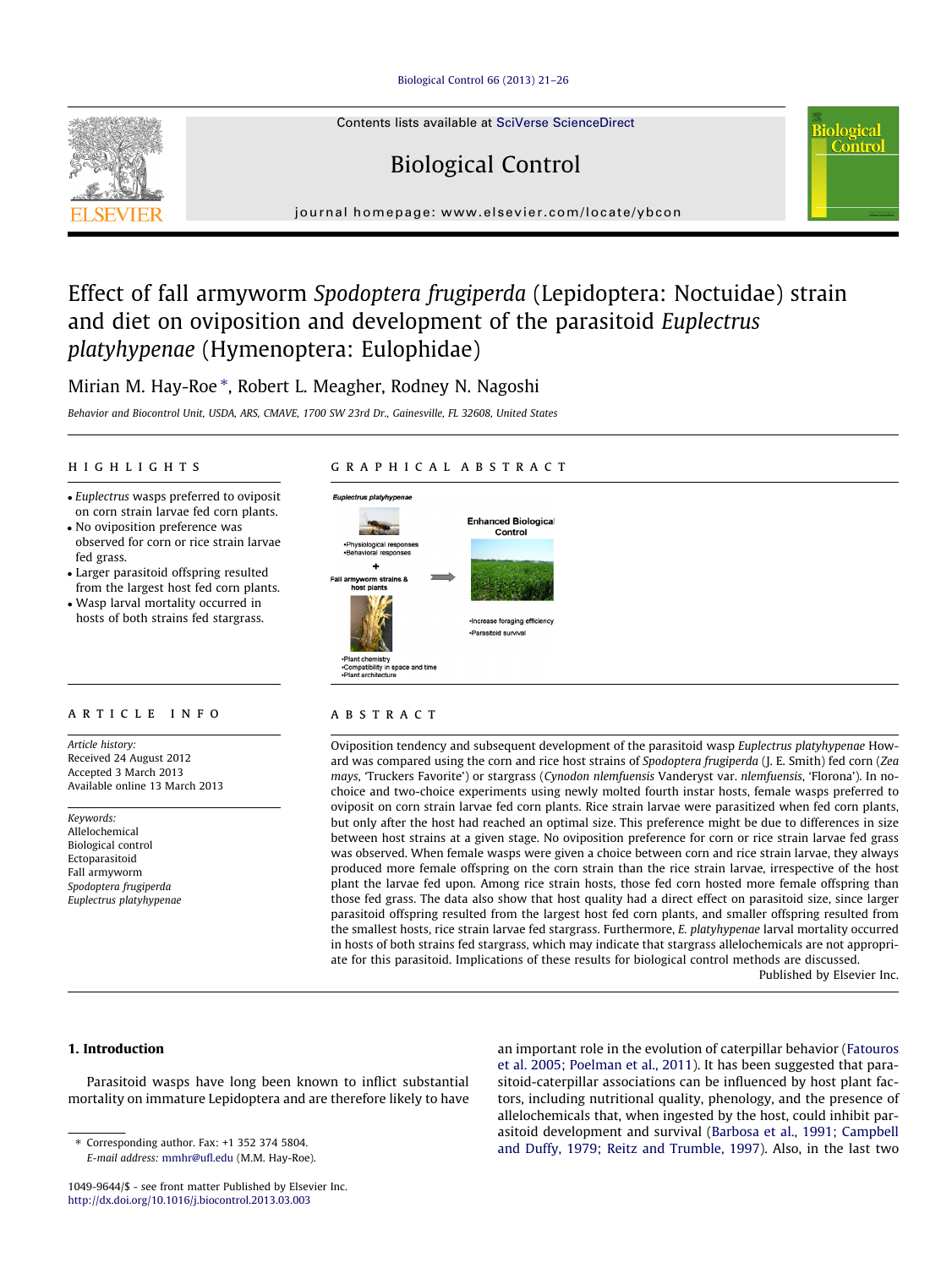decades many studies of these factors indicate it could be a significant contributor to the diversification of Lepidoptera with respect to host plant usage [\(Lill et al., 2002 \)](#page-5-0).

Fall armyworm S. frugiperda is a potentially useful system for studies in this area. The species is highly polyphagous, with over 60 different host plants identified to date ([Casmuz et al., 2010;](#page-5-0) [Pashley, 1988](#page-5-0)). This diverse host range is due in part to the presence of two genetically distinct subpopulations, previously identified as host strains (Pashley, 1988; Pashley et al., 1987). The strains are morphologically indistinguishable, requiring the use of genetic markers to distinguish them [\(Lu and Adang, 1996;](#page-5-0) Nagoshi and Meagher, 2003; Nagoshi et al., 2006; Pashley, 1988; [Pashley et al., 1987](#page-5-0)). Their defining behavioral phenotype is host preference, with the rice-strain preferentially found in turf and pasture habitats, while the corn-strain predominates in agricultural settings containing corn, sorghum, or cotton [\(Lu and Adang,](#page-5-0) [1996; Nagoshi and Meagher, 2003; Nagoshi et al., 2007; Pashley,](#page-5-0) [1988\)](#page-5-0). This suggests that if these are populations undergoing incipient speciation, as previously hypothesized ([Drès and Mallet, 2002;](#page-5-0) Prowell, 1998), then there must be disruptive selection pressure for diverging host ranges. In addition, while there have been reports that the developmental performance and mortality of the strains can vary on different hosts, the results have been inconsistent (often contradictory) and typically not of sufficient magnitude to easily explain the often strong compartmental distribution of the two strains into different habitats [\(Meagher et al., 2007;](#page-5-0) Pashley et al., 1995). More complicated selection pressures are suggested.

The involvement of parasitoids in driving fall armyworm strain divergence and asymmetrical distribution in the field is possible, perhaps likely, given that high (>50%) levels of parasitism are not uncommon and the spectrum of available natural enemies is defined by habitat (Roland, 2000). In this scenario, a generalist feeder becomes associated with specific plant hosts to escape natural enemies found in other habitats or to adapt plant allelochemicals as a defense mechanism. Support for this claim would be provided by the observations that the two strains exhibit different susceptibilities to parasitoid species in a manner influenced by diet.

To test this we examined a parasitoid wasp that is commonly associated with fall armyworm populations in Florida. Euplectrus platyhypenae Howard (also in the literature as E. plathypenae; Hymenoptera: Eulophidae) is a gregarious ectoparasitic koinobiont that attacks Lepidoptera larvae (Noctuidae, Pyralidae, Sphingidae and Tortricidae) [\(Luginbill, 1928; Murúa and Virla, 2004; Vickery,](#page-5-0) [1929; Wilson, 1932 \)](#page-5-0). Before oviposition, females inject venom into the larvae to inhibit molting and arrest development (apolysis and ecdysis) without inducing host paralysis [\(Coudron and Puttler,](#page-5-0) [1988\)](#page-5-0). Female wasps lay clusters of eggs on the dorsum of hosts, an area used by parasitoids to prevent defensive biting and egg removal by the host. Parasitoid larval development is completed near the oviposition site, and pupation occurs along the ventral side of the now moribund caterpillar, where they spin silky cocoons. E. platyhypenae has been proposed as a good candidate for use as a biological control agent for the fall armyworm (Molina-Ochoa et al., 2001), but few studies have been carried out to determine optimal ecological conditions.

The objective of this study was to test the preferences of E. platyhypenae towards two fall armyworm host strains fed different host plants and to determine how plant type affects the performance of parasitoid wasps. We compared parasitoid host-preference, brood size, parasitoid larval survival and brood sex ratio in corn and rice strain larvae fed either corn Zea mays L. ('Trucker's Favorite') or stargrass (Cynodon nlemfuensis var. nlemfuensis Vanderyst, ('Florona'). The results of this study lead to a discussion of parasitod-host behavior for biological control.

# 2. Materials and methods

## 2.1. Insects

E. platyhypenae was obtained from field populations of fall armyworm collected from corn at the Dairy Research Unit at the University of Florida, Hague, Alachua Co., FL. In May 1008. Parasitoids were reared in the laboratory at 24  $\degree$ C, 65% humidity and at a photoperiod of L:D 14:10, and were maintained in a  $27 \times 27 \times 27$  cm Plexiglas cages. Cages had a screen on one side for ventilation and a 14 cm circular screen hole for access to the colony. Several smears of honey were placed on the roof of the Plexiglas cage and a cotton ball saturated with water was placed in a 1-oz acrylic Solo cup (Solo Cup Co., Urbana, IL) for parasitoid feeding. The colony was maintained in the laboratory for 9 months before experiments were initiated.

Fall armyworm rice strain larvae were collected from pasture fields at the Range Cattle Research and Education Center, Ona, Hardee Co., FL, while the corn strain larvae were collected from corn fields at Hague. The two strains were identified by molecular markers ([Levy et al., 2002 \)](#page-5-0), as modified by [Nagoshi and Meagher](#page-5-0)  [\(2003\)](#page-5-0) and are currently maintained at the USDA, ARS, CMAVE Behavior and Biocontrol Unit in Gainesville, FL on an artificial pinto bean diet. Cohorts of these colonies were raised on 'Trucker's Favorite' corn and on 'Florona' stargrass in plastic Sterilite tubs (Sterilite Corporation, Townsend, MA)  $[26 (d) \times 12.1 (h)$  cm] containing metal screens (holes at 0.7 cm). Plant cuttings (15–17 cm long) were wrapped in wet paper towels to keep them hydrated. When plant material was completely consumed, more material was added and the lower stems were placed on the top metal screen to be removed the following day. Previous research showed 'Florona' stargrass to be an excellent host for fall armyworm ([Meagher et al., 2007 \)](#page-5-0), although rearing parameters can have a negative effect on larval mortality [\(Hay-Roe et al.,](#page-5-0) [2011\)](#page-5-0). The cohorts were maintained in environmental chambers at 26  $\degree$ C, 75% humidity and L:D 14:10 photoperiod.

## 2.2. E. platyhypenae oviposition preference

Three experiments were performed to assess oviposition preferences of E. platyhypenae females in response to corn and rice fall armyworm host strains fed either corn or stargrass. The first study examined the timing of oviposition in a choice test. A single newly molted fourth-instar larva of each strain was placed on either corn or star grass in  $25 \times 25 \times 25$  cm Plexiglas containers, each with a 7 cm hole covered with 0.15 mm insect screen for aeration. Because fall armyworm larvae are morphologically similar, the second proleg on the right was alternately clipped to facilitate host strain differentiation ([Hagler and Jackson, 2001](#page-5-0) ). Three naïve, mated female wasps (females that were not previously exposed to larvae) were released in each cage ([Bultman et al., 1997;](#page-5-0) Coudron et al., 1997). The strain identity of the first larva detected with an egg cluster was recorded. Oviposition generally occurred in the first 24 h period. Eighty larvae fed corn plants (40 larvae from each strain) and 80 larvae fed stargrass (40 larvae from each strain) were used for the choice experiment. The experimental arena was checked at 3-5-h intervals for evidence of oviposition.

The second experiment was a no-choice study in which the number of eggs laid by the wasp was recorded. Clear  $18.5 \times 13 \times 10$  cm plastic containers with a 7 cm screened hole for aeration were used as the experimental arena. Each contained a cotton ball saturated with a 20% glucose solution in a 1-oz acrylic cup for adult parasitoid feeding and a 25 ml Erlenmeyer flask with distilled water containing either corn (three cuttings) or stargrass (five to six cuttings), with each cutting approximately 15 cm tall.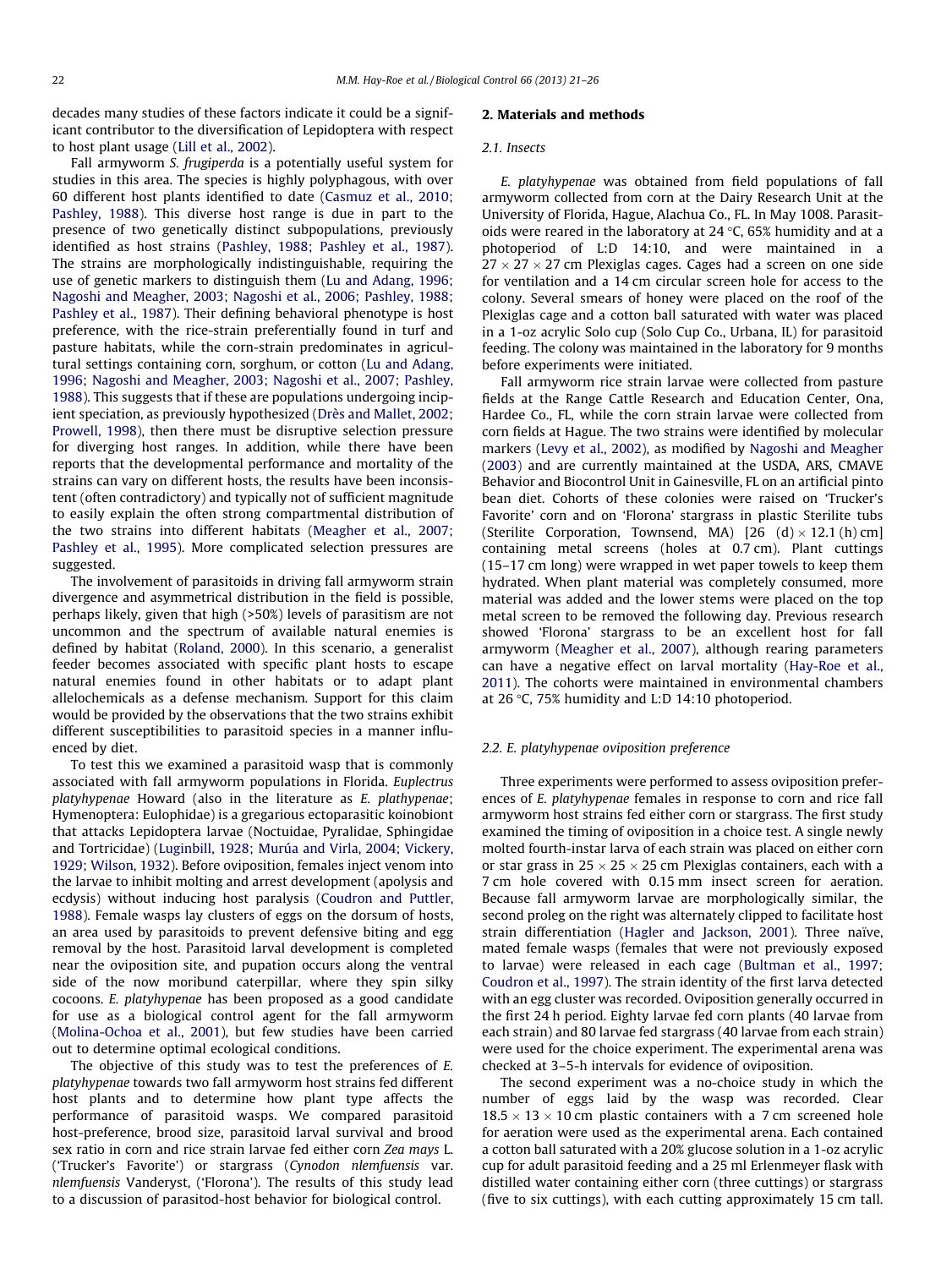<span id="page-2-0"></span>A newly molted fourth-instar larva was placed on the plant material and allowed to initiate feeding. Three naïve mated females wasps were then released in each cage and exposed to hosts for 48-h. The experiment was checked two times a day for evidence of oviposition. As soon as a clutch of eggs was observed, the wasps were removed from the experimental arena as female E. platyhypenae will scrape and damage other clutches with its ovipositor before laying on the host (Hay-Roe, personal observations). In total 94 corn-fed larvae (47 from each strain) and 80 stargrass -fed larvae (40 from each strain) were used.

The third experiment was a choice study in which the wasp was simultaneously exposed to larvae of both strains. The method was the same as the no-choice experiment except that one larva of each strain was placed on the tested host plant. Larvae were distinguished by foreleg clipping. We allowed 48 h for oviposition and the host larvae were then separated to avoid cannibalization and placed in 1-oz acrylic cups to complete wasp development and pupation. In total 106 larvae fed corn plants were used (53 larvae from each strain) and 80 larvae fed stargrass (40 larvae from each strain) were used. The position on each larva of E. platyhypenae egg clutches and the number of eggs laid per larva was recorded for both the no-choice and choice experiments. These last two experiments allowed us to assess egg allocation, host viability, and parasitoid viability and development, under choice and no-choice treatments.

#### 2.3. Developmental metrics of E. platyhypenae parasitism

During the choice experiment, head capsule width of the host larvae fed different diets and the wing length of wasp offspring obtained from each treatment were measured using a stage micrometer mounted on a dissecting Wild Heerbrugg M5A microscope to look at the relationships between host size and parasitoid characteristics within strains.

### 2.4. Statistical analysis

Analysis of variance was performed to compare the number of parasitoid eggs, larval and pupal developmental time, and the number of female and male offspring produced between different treatments. Fisher's LSD multiple comparison tests were performed when appropriate. Oviposition preference by female parasitoids and mortality rates were analyzed by paired Z-test and egg positioning within fall armyworm larvae by Fisher exact test. The size of the larval head capsule from the two fall armyworm host strains fed different diets was transformed to the natural logarithm, as recommended by [LaBarbera \(1989\),](#page-5-0) before performing the ANOVA test. The statistical program Systat V. 12 was used for the statistical analysis.

# 3. Results

## 3.1. Timing of oviposition

Wasps displayed robust parasitism behavior when exposed to fall armyworm larvae in the laboratory assay, with wasp stinging and egg deposition occurring in over 70% of the trials in all treatments (Table 1). The timing of egg deposition showed statistically significant interactions with respect to fall armyworm strain and plant host. Wasps showed a very significant preference for early  $(24 h)$  oviposition on corn-strain larvae when tested on corn plants ( $Z = -4.23$ ;  $df = 80$ ;  $P < 0.0001$ ), with egg deposition occurring during the first day on the corn strain 83% (33/40) of the time compared to 23% (9/40) on the rice-strain on corn plants. Most of the remaining rice-strain larvae were eventually parasitized after

#### Table 1

Euplectrus platyhypenae ovipositional preference when given choice of fall armyworm corn-strain (CS) and rice-strain (RS) larvae grown on either corn or 'Florona' stargrass; timing and order of parasitism.

|                                     | Corn host |           | Stargrass host |           |
|-------------------------------------|-----------|-----------|----------------|-----------|
|                                     | CS        | <b>RS</b> | <b>CS</b>      | <b>RS</b> |
| Number of larvae                    | 40        | 40        | 40             | 40        |
| Parasitized (24 h)                  | 33        | 9         | 22             | 16        |
| Parasitized (48 h)                  | 1         | 20        | 12             | 14        |
| No parasitism                       | 6         | 11        | 6              | 10        |
| First parasitized                   | 75%       | 13%       | 38%            | 20%       |
| Both strains parasitizedwithin 24 h | 10%       |           | 20%            |           |

another day, indicating that this subgroup was susceptible to parasitism but apparently less immediately attractive than the corn-strain. The same trend was observed on the stargrass diet though there appeared to be a decline in the relative attractiveness of the corn-strain to early oviposition. On stargrass, the corn-strain showed evidence of early parasitism 55% (22/40) of the time versus 40% (16/40) for the rice-strain, however, the results were not statistically significant ( $P > 0.05$ ). Once again, most of the remaining larvae were parasitized within 48 h. The frequencies of larvae showing no parasitism were not affected by diet and were consistently higher in the rice-strain larvae (21/80, 26%) than the corn-strain (11/80, 15%).

### 3.2. Wasp oviposition preference (egg allocation)

In the no-choice and choice experiments, no consistent, significant differences were observed in the number of eggs oviposited with respect to host strains or host plants [\(Table 2](#page-3-0)). One significant interaction between strains and host plants  $(F = 4.43; df = 1, 124;$  $P < 0.05$ ) was found in the no-choice study, with wasps laying more eggs on corn strain larvae fed stargrass than the other treatments ([Table 2A](#page-3-0)). However, this bias was not repeated in the choice study ([Table 2B](#page-3-0)). In all cases, wasp eggs were laid primarily between the first to fourth abdominal segments and less frequently in the thoracic segments ([Table 2](#page-3-0)C), corroborating previous reports of egg positioning [\(Murúa and Virla, 2004](#page-5-0) and references therein).

# 3.3. Host viability

Measurement of parasitoid viability was complicated by strain differences in the viability of the larval hosts, as early mortality of parasitized larvae does not permit complete wasp development. Overall, larval mortality of fall armyworm feeding on corn was  $19\%$  (19/100) for the corn-strain and 24% (24/100) for the rice-strain (pooled data from choice and no choice studies, [Table 2](#page-3-0)). Mortality for both strains was higher when reared on stargrass, with 40% (32/80) of corn-strain and 63% (50/80) of rice-strain dying as larvae.

This strain bias in mortality was not reflected in size of the larvae. Measurement of head capsule size upon molt of the 4th instar showed little difference between the rice-strain  $(1.1 \text{ mm}; n = 29)$ and corn-strain (1.2 mm;  $n = 29$ ) grown on corn or with the ricestrain on stargrass (1.1;  $n = 30$ ). Corn-strain larvae reared on stargrass (1.3 mm;  $n = 30$ ), were significantly larger in comparison to the rice-strain fed the same plant and this was primarily responsible for significant interactions between host strains  $(F = 60.88)$ ;  $df = 1$ , 112;  $P < 0.001$ ), diets ( $F = 20.58$ ;  $df = 1.112$ ;  $P < 0.001$ ), and between strains and diet ( $F = 14.88$ ;  $df = 1,112$ ;  $P < 0.001$ ).

The viability of the host larvae influenced wasp egg deposition in a context-dependent manner. In the no-choice study, where for each trial only a single larva was exposed to wasp parasitism, egg deposition was never observed on the 56 larvae that died prematurely [\(Table 2A](#page-3-0)). In contrast, in the choice experiment where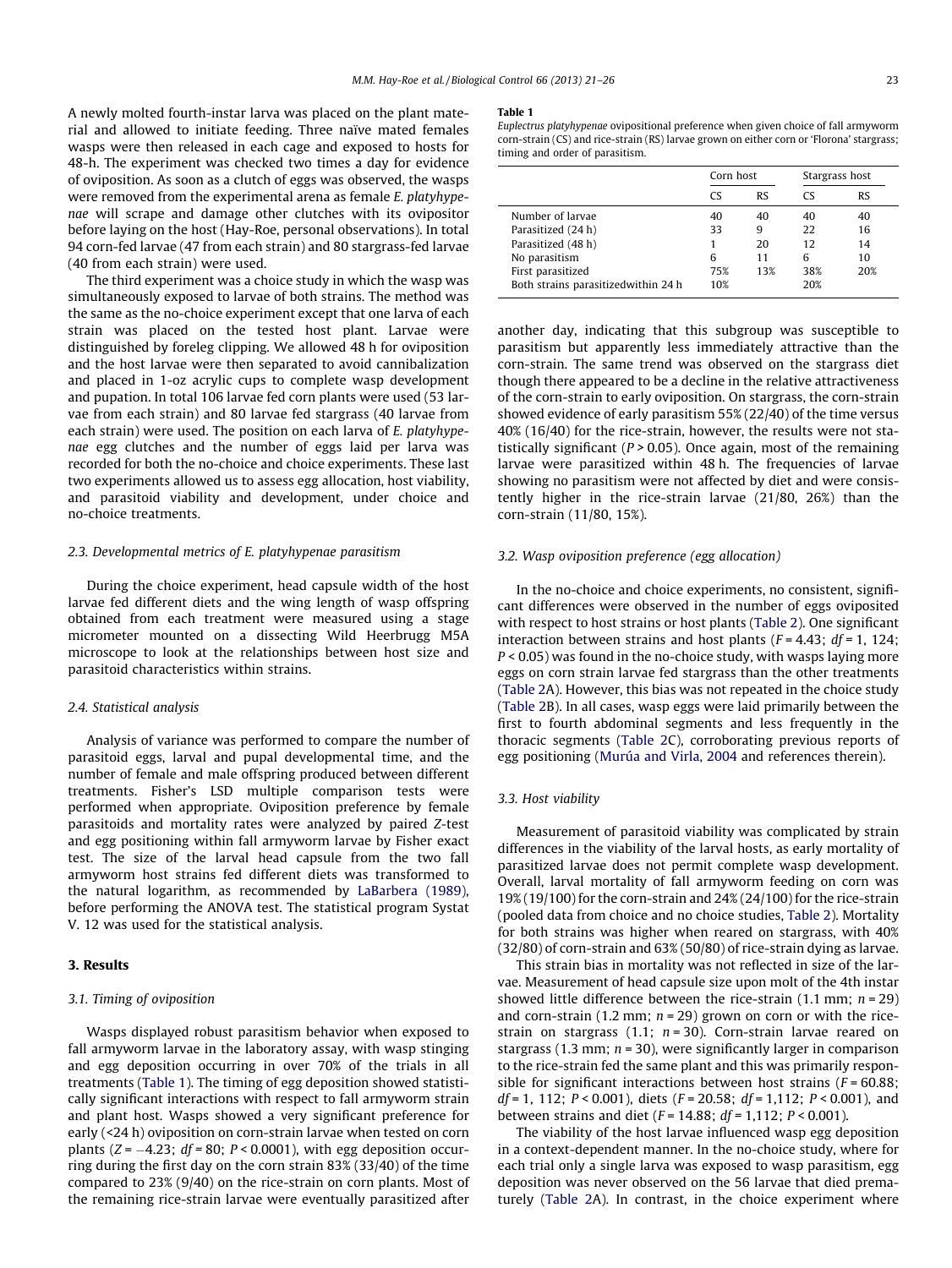#### <span id="page-3-0"></span>Table 2

Summary of host viability and Euplectrus platyhypenae biology when fall armyworm strains were reared on corn or stargrass.

|                                     | Corn host                 |                       | Stargrass host         |                            |  |
|-------------------------------------|---------------------------|-----------------------|------------------------|----------------------------|--|
|                                     | <b>CS</b>                 | <b>RS</b>             | <b>CS</b>              | <b>RS</b>                  |  |
| A. No choice study                  |                           |                       |                        |                            |  |
| Number of larvae                    | 47                        | 47                    | 40                     | 40                         |  |
| Larvae lost (no data)               | $\mathbf{0}$              | 1                     | 4                      | 1                          |  |
| Dead larvae (no egg lay)            | 7                         | 9                     | 16                     | 24                         |  |
| Dead larvae (egg lay)               | 0                         | $\Omega$              | 0                      | $\mathbf{0}$               |  |
| Larvae not parasitized <sup>*</sup> | 9                         | 11                    | $\Omega$               | $\Omega$                   |  |
| Larvae parasitized**                | 31                        | 25                    | 20                     | 15                         |  |
| Eggs/parasitized larva              | $35.6 \pm 4.0^a$          | $41.7 \pm 4.2^a$      | $47.2 \pm 4.1^{\rm b}$ | $35.9 \pm 4.3^a$           |  |
| Females/parasitized larva           | $16.8 \pm 2.2^a$          | $21.1 \pm 2.9^a$      | $21.4 \pm 2.6^a$       | $12.1 \pm 2.3^{\rm b}$     |  |
| Males/parasitized larva             | $8.9 \pm 1.5^a$           | $8.2 \pm 2.0^a$       | $7.1 \pm 1.7^a$        | $5.0 \pm 1.6^a$            |  |
| Adult recovery                      | 0.72                      | 0.70                  | 0.60                   | 0.48                       |  |
| Sex ratio $(F/M)$                   | 1.9                       | 3.0                   | 2.6                    | 2.4                        |  |
| B. Choice study                     |                           |                       |                        |                            |  |
| Number of larvae                    | 53                        | 53                    | 40                     | 40                         |  |
| Larvae lost (no data)               | 2                         | 1                     | 0                      | 0                          |  |
| Dead larvae (no egg lay)            | 8                         | 10                    | 3                      | $\overline{7}$             |  |
| Dead larvae (egg lay)               | 4                         | 5                     | 13                     | 19                         |  |
| Larvae not parasitized <sup>*</sup> | 10                        | 15                    | $\overline{7}$         | 5                          |  |
| Larvae parasitized**                | 29                        | 23                    | 17                     | 9                          |  |
| Eggs/parasitized larva              | $36.1 \pm 3.5^{\text{a}}$ | $35.4 \pm 3.8^a$      | $36.9 \pm 3.7^a$       | $38.4 \pm 3.9^a$           |  |
| Females/parasitized larva           | $19.3 \pm 1.5^a$          | $22.4 \pm 1.7^a$      | $16.9 \pm 2.1^a$       | $7.6 \pm 2.7$ <sup>b</sup> |  |
| Males/parasitized larva             | $5.1 \pm 0.8^a$           | $7.8 \pm 0.9^{\rm a}$ | $5.3 \pm 1.0^a$        | $2.7 \pm 1.6^{\rm b}$      |  |
| Adult recovery                      | 0.68                      | 0.85                  | 0.60                   | 0.27                       |  |
| Sex ratio $(F/M)$                   | 3.8                       | 3.2                   | 2.9                    | 2.8                        |  |
| C. E. platyhypenae egg site         |                           |                       |                        |                            |  |
| Eggs on thorax $(\%)$               | 6.0                       | 10.0                  | 7.0                    | 7.0                        |  |
| Eggs on abdomen (%)                 | 32.0                      | 30.0                  | 31.0                   | 30.0                       |  |

No eggs and went to pupation.

Produced adult wasp.

two larvae were presented to the wasps (and at least one was usually viable) 59% (41/69) of the dead larvae were found with parasitoid egg clusters (Table 2B). This suggests that the presence of a live host may stimulate more indiscriminate ovipositional behavior in the female wasp.

#### 3.4. Parasitoid viability

The viability of the parasitoids was calculated from the subset of larvae that were sufficiently healthy to allow the development of at least one adult wasp. This was measured as ''adult recovery '', which describes the proportion of adult wasps recovered from the total number of eggs present on a parasitized larva (Table 2). Comparisons between the no-choice and choice studies found no consistent viability differences with the corn diet. In the no-choice study the two strains were essentially equivalent (72% and 70%), while in the choice study, adult recovery in the rice-strain was higher (85%) than in the corn strain (68%) ( $Z = -1.58$ ;  $P = 0.05$ ).

In contrast, hosts reared on stargrass resulted in a general decline in wasp viability. The wasps developing on corn-strain larvae showed a modest reduction in adult recovery from an average of 72% on corn to 60% on stargrass that was not statistically significant (Table 2B). The decline was more pronounced in the rice strain where the shift from a corn diet to stargrass resulted, in the no-choice test, in a reduction in adult recovery from 70% to 48% and in the choice test from 85% to 27% (Table 2A and B).

The frequency distribution of parasitoid viability in each treatment was graphically displayed by histogram analysis. Wasp viability in corn strain larvae reared on corn approximated a broad bell-shaped pattern with a peak between 0.6 and 0.9 proportion of adult recovery [\(Fig. 1](#page-4-0)A). A stargrass diet produced a more irregular configuration with adult recovery levels shifted leftward. These effects were more pronounced with the rice-strain larvae. Wasp viability on rice-strain larvae reared on corn had a clear peak between 0.9 and 1.0 adult recovery, with a long leftward tail. When raised on stargrass, the frequency pattern again became irregular

with a pronounced shift toward lower adult recovery values ([Fig. 1B](#page-4-0)).

#### 3.5. Parasitoid development

No differences were observed in the larval and pupal developmental time among experimental treatments. In general, larval developmental time took 6–7 days and pupal developmental time 7–8 days. Males generally emerged on the 7th day after pupation; females emerged on the 8th day.

Larval strain and plant diet had no consistent effect on sex ratio (Table 2A and B). All treatments showed substantial female-bias, with sex ratios that varied from about 2:1-4:1. Statistically significant interactions between host strains and plants were observed with respect to the recovery of wasp males and females, but these were not consistent between experiments. For example, in the no-choice study, the brood size of female wasps generated from rice strain larvae fed on corn was greater than those fed stargrass  $(P < 0.05)$  and more females were produced in stargrass-reared corn strain larvae than from the rice strain  $(P < 0.05)$  (Table 2A). Yet neither bias was observed in the choice study (Table 2B).

The size of the adult wasps emerging from each treatment was estimated from the measurement of wing length. A statistically significant interaction across host strains ( $F = 28.35$ ;  $df = 1,166$ ;  $P < 0.001$ ), diet ( $F = 30.84$ ;  $df = 1,166$ ;  $P < 0.001$ ) and between strain and diet was observed ( $F = 14$ ;  $df = 1,166$ ;  $P < 0.001$ ). An average wing length of 2.1 mm was observed for both strains grown on corn and for the corn-strain reared on stargrass. This contrasts with a wing length of 1.7 mm for adult wasps emerging from rice-strain larvae grown on stargrass.

# 4. Discussion

Previous parasitoid surveys of the fall armyworm ([Ashley, 1979;](#page-5-0) Molina-Ochoa et al., 2001) have described the need to identify parasitoid performance in relation to the host plant attacked by the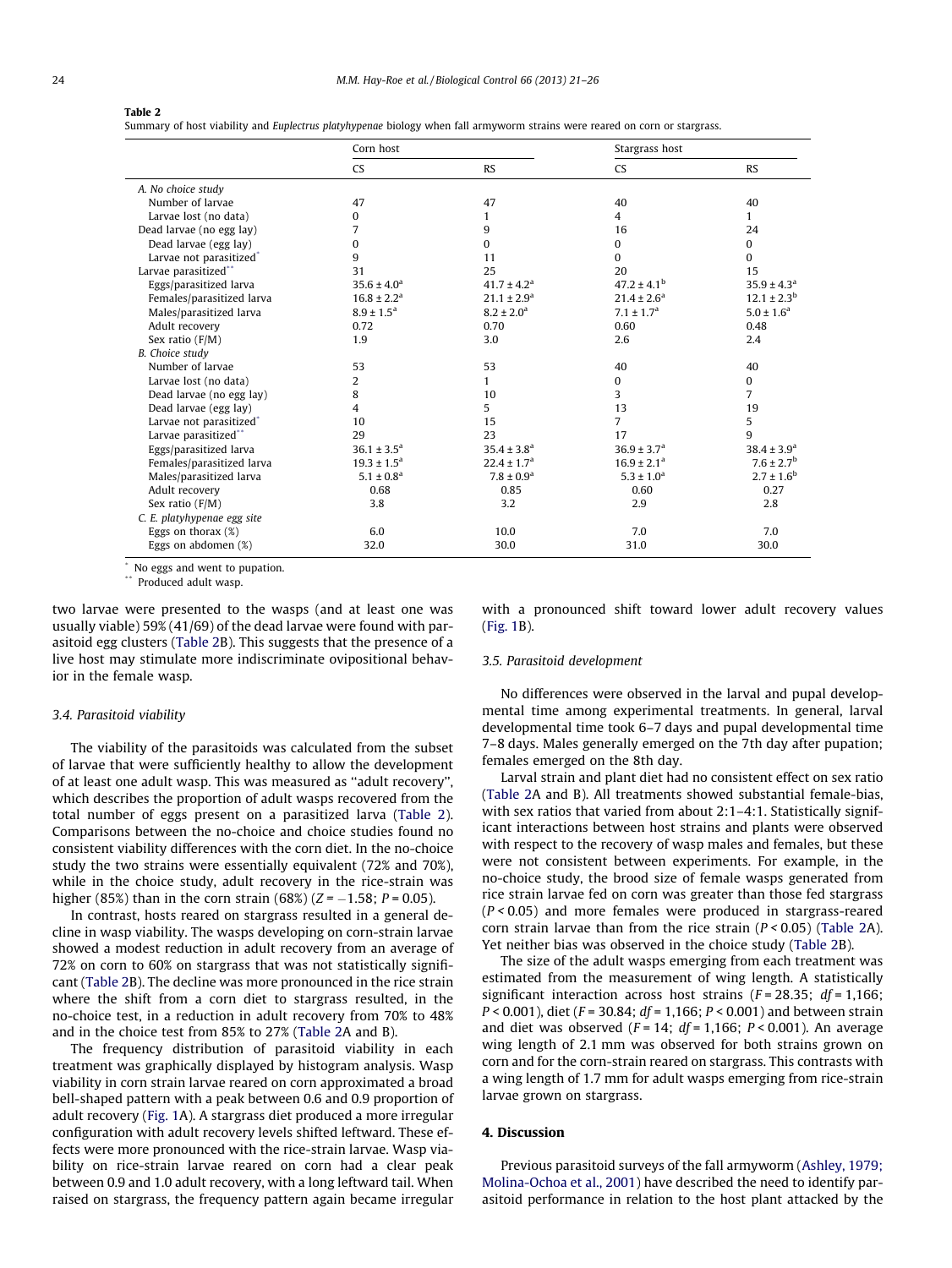<span id="page-4-0"></span>

Fig. 1. Frequencies of different Euplectrus platyhypenae viability levels in fall armyworm larval hosts grown on either corn or 'Florona' stargrass diets. (A) Histogram of viability levels in individual corn-strain (CS) larvae grown on corn or stargrass. (B) Histogram of viability levels in individual rice-strain (RS) larvae grown on corn or stargrass. Only larvae still alive at the emergence of the parasitoid adults or after 5 days post-egg lay were included.

herbivore pest (Molina-Ochoa et al., 2003). The present study found that fall armyworm larval strain and plant diet had significant effects on the timing of E. platyhypenae oviposition, the numbers of eggs laid, and wasp juvenile mortality levels. Most striking was the wasp preference for corn-strain fall armyworm in choice tests when both larvae were raised on corn ([Table 1](#page-2-0)). In most cases the corn-strain larva was parasitized first and we frequently observed the early clustering of the wasps around this strain larva despite the presence of a rice-strain larva in the same cage.

A second instance of significant strain and plant host interaction was observed with adult wasp recovery. Substantially fewer adults of both sexes emerged from stargrass-raised rice-strain larvae than from corn-strain reared on stargrass or either strain raised on corn ([Table 2\)](#page-3-0). This was due at least in part, to the higher larval mortality exhibited by our rice-strain colony (though we note that the adult recovery frequencies were calculated only from larvae still viable at the time of adult wasp emergence). The differential viability of the fall armyworm colonies was previously observed in our earlier study showing that 'Florona' stargrass possesses high concentrations of cyanogenic glycoside relative to corn plants ([Hay-Roe et al., 2011 \)](#page-5-0), presumably indicating strain differences in the capacity to tolerate these compounds. If so, this could explain the observed differences in parasitoid recovery, either by reducing the overall health of the host population or by an allelochemical tritrophic interaction in which toxins ingested by the host or their metabolic byproducts are detrimental to the parasitoid. With respect to the latter possibility we note that in certain species of Zygaenidae, 30% of ingested cyanogenic glycosides were found to accumulate in the hemolymph [\(Davis and Nahrstedt, 1985;](#page-5-0) [Nahrstedt and Davis, 1983, 1985](#page-5-0) ), the nutrient source of Euplectrus juvenile stages ([Coudron et al., 1994](#page-5-0)). However, we do not discard the possibility that herbivore-induced plant volatile (HIPV) might be causing behavioral and/or physiological responses in this parasitoids. For example, benzyl cyanide detected in lima beans (Phaseolus lunatus) and potato plants is known to mediate the attraction of predator mites and potato beetle ([Qualley and Dudar](#page-5-0)[eva 2008](#page-5-0)). In other cases aromatic compounds such as methyl salicylate attracts mites in a dose-dependent manner, but at hight amounts repels the predators (De Boer and Dicke, 2004). Although we have not tested the effect of hydrogen cyanide on Euplectrus the high concentration of cyanide released by 'Florona'' stargrass might mediate the attraction of Euplectrus to the fall armyworm strains fed on this grass. The results for the timing of oviposition seems to indicate that Euplectrus female might be mildly repelled by HIPV, since no clear preference was shown, when both strains were feeding on this grass.

The combination of rice-strain larvae and a stargrass diet appears to be particularly detrimental to the larval host and parasitoid, as it is associated with higher mortalities and smaller sizes for both. The reasons for this are unclear, but it does not appear to be due to differences in larval size. The rice-strain larvae grown on stargrass were equal in size to both strains reared on corn, indicating that size was not a determining factor for the observed differences in parasitoid mortality and adult size. Furthermore, the largest larvae were found with the corn-strain grown on stargrass (by approximately 30%), yet this treatment was not associated with higher attractiveness to parasitism, wasp viability, or adult wasp size. These observations suggest that the quality rather than size of the larvae is more determinative of parasitoid performance. Of particular interest is the possibility of tritrophic interactions where the corn diet increases the relative attractiveness of the corn strain (but not rice strain) to parasitism.

The use of natural enemies such as parasitoids to control agricultural pests becomes more attractive as concerns about the ecological and health effects of chemical pesticides increase and naturally occurring resistance to current control methods develop. However, the economical viability and effectiveness of such biological control methods are dependent upon understanding the environmental and biological factors that influence parasitism frequency and optimize parasitoid populations. This is particularly